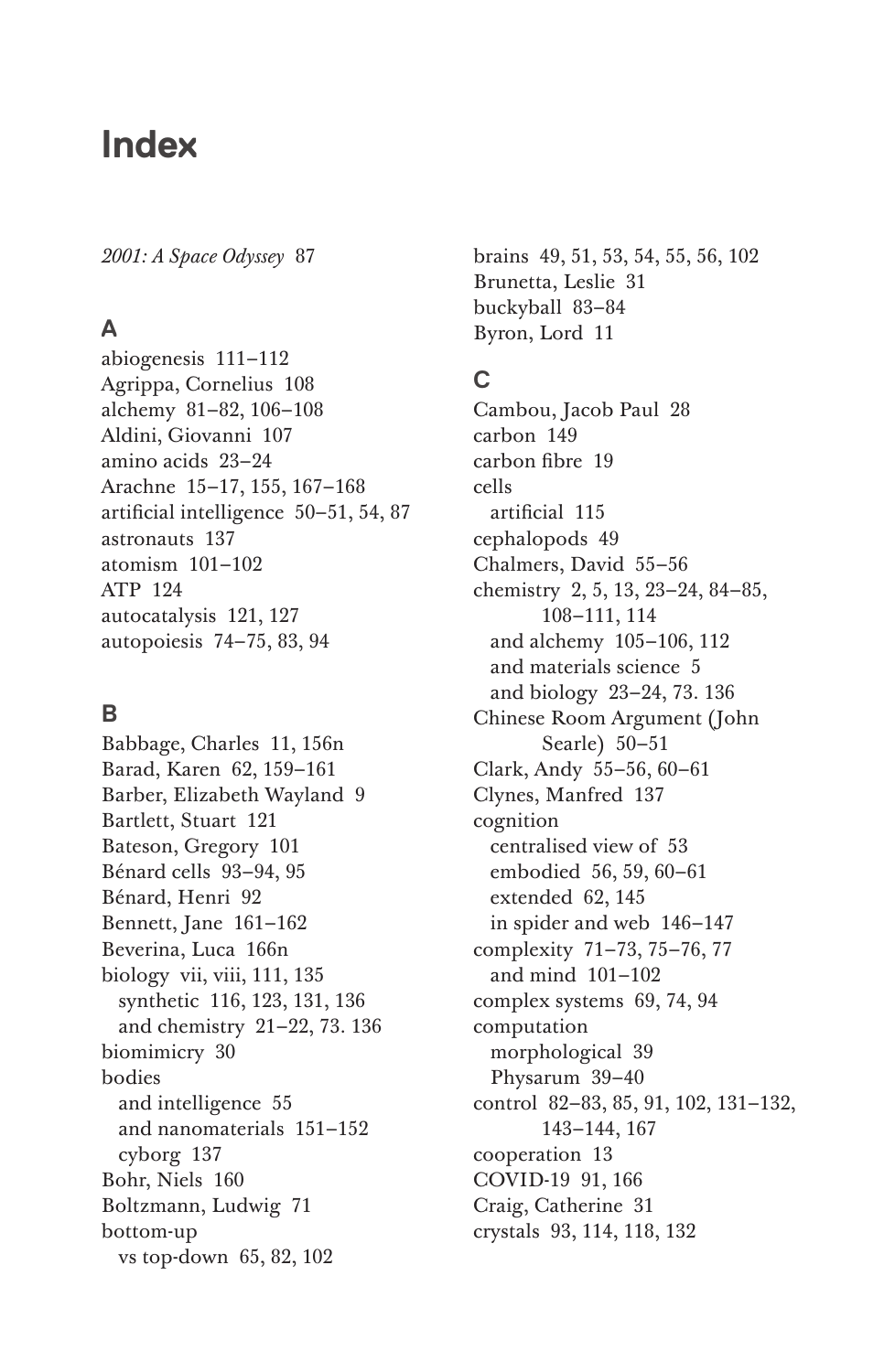culture viii, 10, 31, 62, 102, 147–148, 152, 156–159, 161–162, 165 Curl, Robert 83 cybernetics 101, 131–132 cyborg 132, 137–138, 158–159

# **D**

Daedalus 165 Darwin, Charles 115–116 determinism 95 and technology 17 disciplines, disciplinarity viii, 5, 136, 144 dissipation, dissipative structures 94, 95, 100–101, 125 DNA 23, 89 domination 62, 136, 138, 152, 157, 158, 159, 166 Drexler, K. Eric 83 Driesch, Hans 67

# **E**

ecology 17, 148, 165–166 Einstein, Albert viii electricity 106–107 emergence 65, 72–74 energy 19, 21, 25, 30, 66, 88, 89, 91–94, 101, 106–107, 118, 121, 124, 125, 145 collateral 101 consumption of 166 entanglement 160 entelechy 67 entropy 92 evolution 31, 90, 115–116, 122, 128 chemical 111 of spider 147, 149 *Ex Machina* 87 experience 49, 56–57, 59, 72, 76 extended mind *see* mind

#### **F**

far-from-equilibrium 100–101 femininity and technology 13, 158–160 feminism 158–160, 162 and cyborgs 159 Fermi, Enrico 123 Feynman, Richard 78, 82–83 fluidity 157n form 39, 61, 100 and life 114 Fox Keller, Evelyn 129 Fraenkel-Conrat, Heinz 89 *Frankenstein*, 107–110, 111, 134 Freud, Sigmund 155–156

### **G**

Galvani, Luigi 106 genetics 91, 122, 128–130 genetic engineering 26, 91 glass 80–81 Godfrey-Smith, Peter 48 Golem 68–69, 75, 82 graphene 32, 84, 92, 149 graphite 84 gray goo 87

# **H**

Haraway, Donna 137–138, 139 158–159 homeostasis 122 homunculus 105 Hurcombe, Linda 10 hybridity 6, 35, 134, 149–150, 166 and the cyborg 159 organic-inorganic 110 Hydra 35, 36 hydrogel 45–46 hysteresis 21–22 **I** Icarus 167 identity 62, 99

indeterminacy 159–160 information 68–69, 101, 122, 127–130, 132 inorganic 105, 107 and organic 70, 122 intelligence 12, 37, 47, 49, 55, 143–145, 151 and bodies 56 and community 61–62 and representation 145 decentralised 29, 36, 41, 143 non-human 48 simulation of 54–55 intelligent materials 42, 47, 59, 60, 61, 144–145, 161 interaction 4, 65, 72 and intra-action 62 interface 1–4, 4, 78, 137, 151–152 intra-action (Barad) 62 invariance 133 Irigaray, Luce 157–158 isomerism 109

#### **J**

Jacquard, Jean-Marie 11 Japyassù, Hilton 145

# **K**

Kevlar 19 Kline, Nathan 137 Kroto, Harold 83

# **L**

labyrinth 165 Laland, Kevin 145 Leduc, Stéphane 116–118, 123, 136 Levi, Primo 1 life 75, 88, 92,–96, 107–108, 109, 111, 113, 123, 131 alien 144 and information 128–129 and technology 110 definitions of 123–124

loom 11, 156 Lovelace, Ada 11, 156n Lycurgus Cup 80–81 lyfe (Bartlett and Wong) 121–122, 131

#### **M**

machines self-replicating 69 materials bionic 150 intelligent 47, 59 and softness 60 soft 32, 61 smart 42, 49, 55 material culture viii, 10, 17, 32 materials science 5, 11, 31, 118 matter 101 and information 68–69 chemical 110 stickiness of 79 Maturana, Humberto 74 membranes 115 memory and intelligent behaviour 22 and responsiveness 99 in shape-memory alloys 43 spatial, in spiders 146 spatial, of *Physarum polycephalum* 39–40 Merleau-Ponty, Maurice 56–57 metabolism 94, 124 Miller, Stanley 112 mimetic polyalloy 134 mind 100–102 and technology 155 animal and material 147 extended 55–57, 145 Monod, Jacques 132, 138 monstrosity 136, 139 Morin, Edgar 72–73 morphogenesis 113, 133 morphology 89–90